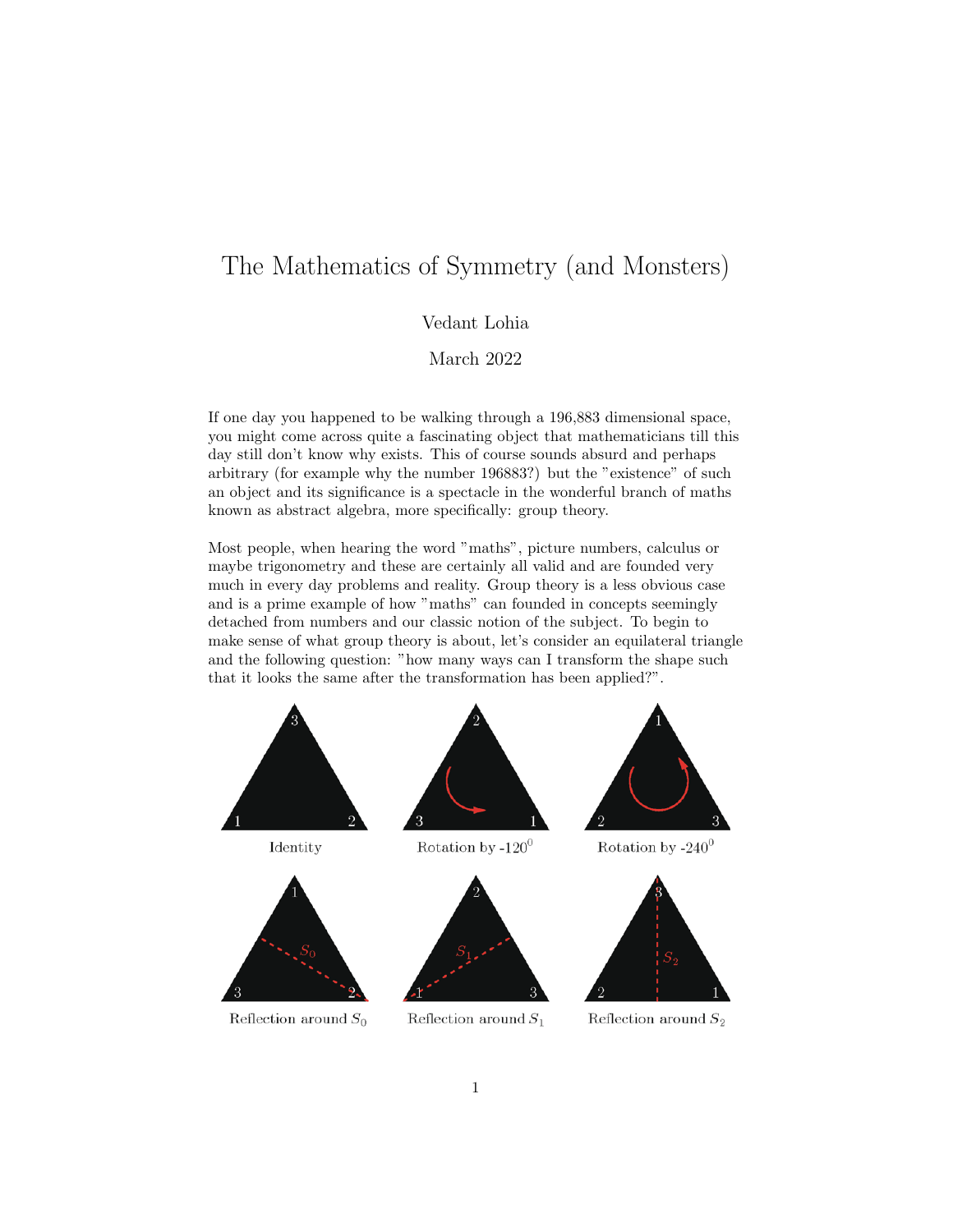After a bit of thought we could say that there are 6 "actions" that leave the triangle looking the same. These 6 actions constitute a group and more technically what is known as the dihedral group of order  $6(D_6)$  with the order being the size or number of elements in the group. We have a rotation through 120◦ and through 240◦ . We also have a reflection along the three vertices. The 6th one corresponds to "doing nothing", a rotation through  $0°$  or  $360°$  if you will, which technically counts as a symmetry as it leaves the triangle unchanged (or "preserves its structure" if we want to be more abstract) and it is known in the field as the "identity" element. So you may now think that it's all about shapes and geometry. Well, usually in maths we tend to start with a very specific case and then abstract the concept as far as possible. Thus to say that group theory is all about rotating and reflecting shapes would be a gross injustice. But why could the symmetries of an object such as a triangle potentially be useful? It isn't so much about the triangle itself but more so how its intrinsic symmetries and elements of its "group" stretch far beyond this particular example of a shape. To demonstrate what this means, let's now consider the permutations of 3 objects in a row. With an elementary knowledge of combinatorics we can say that there are 6 or 3! permutations. The fact that the two totals amount to 6 in both cases is no coincidence and it is by the definition of a group that we can bring together two distant areas of maths (combinatorics and Euclidean geometry) into one. Through the lens of group theory, these two very distinct problems are in fact identical and we call their respective groups, that is, the symmetries of the equilateral triangle and the number of ways to permute a row of three objects, isomorphic (the same).

If you're still not convinced or at least intrigued, group theory has been used to solve the Rubik's cube and is required in physics to derive an incredible result known as Noether's Theorem which states that for a symmetric transformation in a physical system (i.e if I displace an object by a certain amount leaving it unchanged) there must have been a quantity that was conserved and therefore there exists a corresponding conservation law for that system (e.g the conservation of energy). So what is the formal definition of a group? A group is a set closed under a binary operation such that for all elements within the set, the binary operation is associative, there exists an identity element and there exists, corresponding to each element, an inverse element. The binary operation can be defined as anything and stretches far beyond our normal 4 operations along with the elements which don't have to be numbers at all (they could be matrices for example). It's best to mathematically write out the conditions for a group as they are easiest understood in that form:

$$
a * (b * c) = (a * b) * c
$$

$$
e * a = a * e = a
$$

$$
a * a' = a' * a = e
$$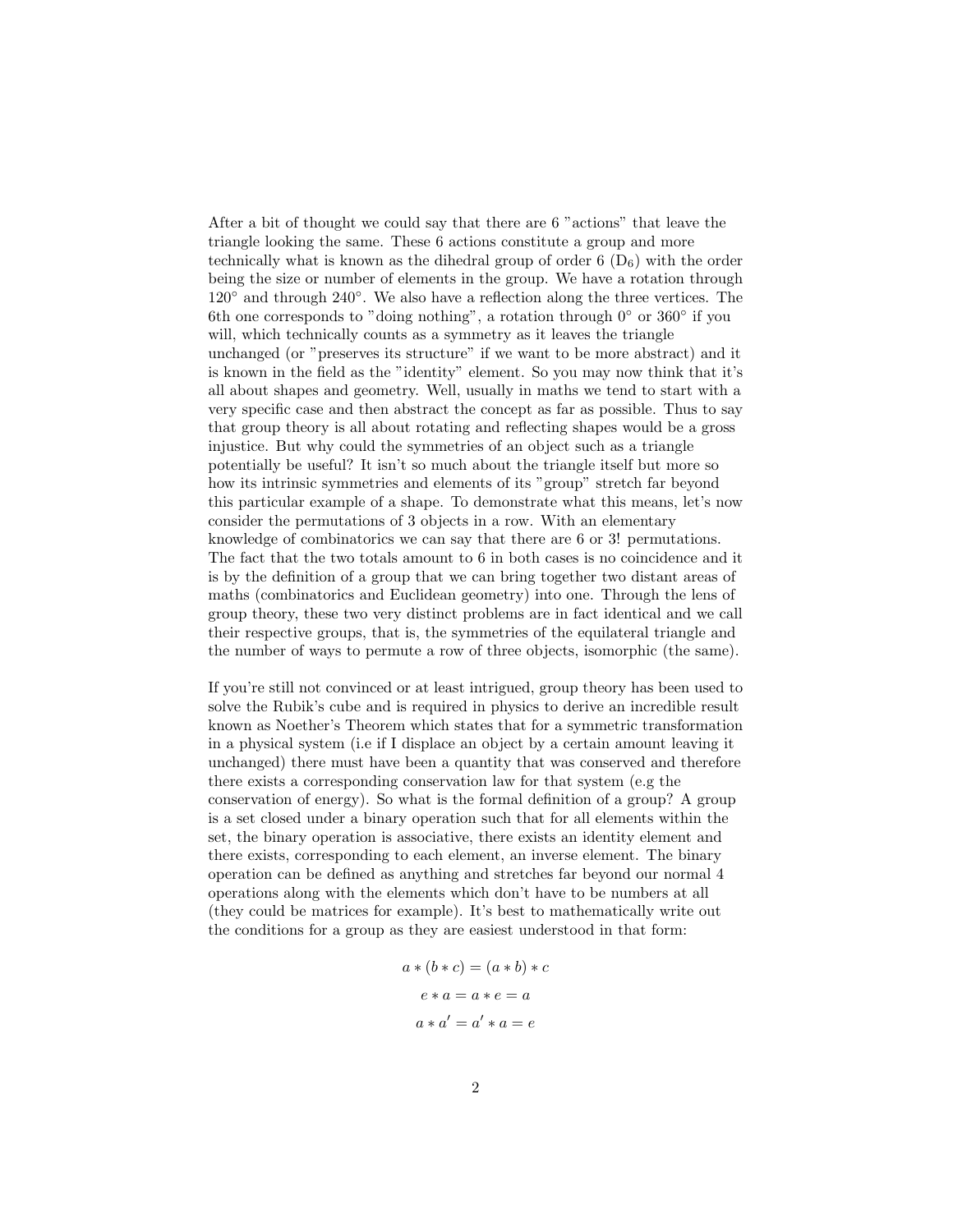e here denotes the identity element,  $a'$  denotes the inverse element of a and  $*$ denotes the binary operation. These conditions may seem random but it's worth recognising that based on such simple axioms an entire branch of mathematics is birthed. It may come as a surprise to you that despite the multitude of "things" that can be assigned as a group, mathematicians have managed to classify every single type of group that could ever exist. But how is this possible? To take number theory as an example, its building blocks consist of the prime numbers and as such, every single number can be expressed as a product of them. This isn't too dissimilar from group theory as a special type of "building block" group exists: simple groups. The key distinction here is that there are finite categories of them (not a finite number) and it is also worth nothing that in this context we are referring to finite groups e.g the set of integers under addition would not count since it is infinite. Below is the "periodic table" of finite simple groups:

| $0, C_1, Z_1$<br>$\mathbf{1}$                                                                                                                                             | Dynkin Diagrams of Simple Lie Algebras                                                                                                                                                                                                                                           |                                                                                |                                                                                                                                |              |                                              |                       |                     |                                         |                          |                                               |                         |                                                 |                                                 |                           |                                       |                                                                                                            |                                          |
|---------------------------------------------------------------------------------------------------------------------------------------------------------------------------|----------------------------------------------------------------------------------------------------------------------------------------------------------------------------------------------------------------------------------------------------------------------------------|--------------------------------------------------------------------------------|--------------------------------------------------------------------------------------------------------------------------------|--------------|----------------------------------------------|-----------------------|---------------------|-----------------------------------------|--------------------------|-----------------------------------------------|-------------------------|-------------------------------------------------|-------------------------------------------------|---------------------------|---------------------------------------|------------------------------------------------------------------------------------------------------------|------------------------------------------|
| $\mathbf{1}$                                                                                                                                                              | r.<br>л.<br>۰O                                                                                                                                                                                                                                                                   |                                                                                |                                                                                                                                |              |                                              |                       |                     |                                         |                          |                                               |                         |                                                 |                                                 |                           |                                       | C <sub>2</sub>                                                                                             |                                          |
|                                                                                                                                                                           |                                                                                                                                                                                                                                                                                  |                                                                                |                                                                                                                                |              | $D_n$                                        |                       |                     | -0                                      |                          |                                               |                         |                                                 |                                                 |                           |                                       |                                                                                                            | $\overline{2}$                           |
| $A_1(4), A_1(5)$                                                                                                                                                          | A <sub>2</sub>                                                                                                                                                                                                                                                                   | n                                                                              |                                                                                                                                |              | -0                                           | d                     |                     |                                         |                          |                                               |                         | $A_{4}(4)$                                      |                                                 |                           |                                       | $G_{2}(2)^{s}$                                                                                             |                                          |
| A <sub>5</sub>                                                                                                                                                            | $A_1(7)$                                                                                                                                                                                                                                                                         |                                                                                |                                                                                                                                |              |                                              |                       |                     | ó                                       | $G_2$                    |                                               |                         | B <sub>2</sub> (3)                              | $C_3(3)$                                        | $D_4(2)$                  | ${}^{2}D_{4}(2^{2})$                  | $^{2}A_{2}(9)$                                                                                             | $C_3$                                    |
| 60                                                                                                                                                                        | 168                                                                                                                                                                                                                                                                              |                                                                                |                                                                                                                                |              |                                              |                       |                     |                                         |                          |                                               |                         | 25920                                           | 4 565 351 660                                   | 174 182 400               | 197 406 720                           | 6045                                                                                                       | $\overline{\mathbf{3}}$                  |
| $A_1(9), B_2(2)$                                                                                                                                                          | ${}^{2}G_{2}(3)'$                                                                                                                                                                                                                                                                |                                                                                |                                                                                                                                |              | o                                            | $E_{6.7.8}$           |                     |                                         |                          |                                               |                         |                                                 |                                                 |                           |                                       |                                                                                                            |                                          |
| A <sub>6</sub>                                                                                                                                                            | $A_1(8)$                                                                                                                                                                                                                                                                         |                                                                                |                                                                                                                                |              |                                              |                       |                     |                                         |                          |                                               |                         | $B_{2}(4)$                                      | $C_3(5)$                                        | $D_4(3)$                  | $^{2}D_{4}(3^{2}$                     | $^{2}A_{2}(16)$                                                                                            | $C_5$                                    |
|                                                                                                                                                                           |                                                                                                                                                                                                                                                                                  | 225 501<br>504<br>979200<br>62400<br>000000000<br>4952179314400 10151946409520 |                                                                                                                                |              |                                              |                       |                     |                                         |                          |                                               |                         |                                                 | 5                                               |                           |                                       |                                                                                                            |                                          |
| 360                                                                                                                                                                       |                                                                                                                                                                                                                                                                                  |                                                                                |                                                                                                                                |              |                                              |                       |                     |                                         |                          | Tits*                                         |                         |                                                 |                                                 |                           |                                       |                                                                                                            |                                          |
|                                                                                                                                                                           | $A_1(11)$                                                                                                                                                                                                                                                                        | $E_6(2)$                                                                       | $E_7(2)$                                                                                                                       |              | $F_4(2)$                                     | $G_{2}(3)$            | ${}^{3}D_{a}(2^{3}$ | ${}^{2}E_{6}(2^{2})$                    | ${}^{2}B_{2}(2^{3}$      |                                               | ${}^{2}G_{2}(3^{3})$    | $B_3(2)$                                        | $C_{4}(3)$                                      | $D_5(2)$                  | ${}^{2}D_{n}$ (2 <sup>2</sup>         | $^{2}A_{2}(25)$                                                                                            | $C_7$                                    |
| A <sub>7</sub>                                                                                                                                                            |                                                                                                                                                                                                                                                                                  | 214 541 575 522                                                                |                                                                                                                                | $E_8(2)$     | 3011126                                      |                       |                     | 76 \$32 479 663                         |                          | ${}^{2}F_{4}(2)$                              |                         |                                                 | 65764756                                        |                           |                                       |                                                                                                            |                                          |
| 2520                                                                                                                                                                      | 660                                                                                                                                                                                                                                                                              | 005 975 270 800                                                                | $\begin{array}{c} 14747404 \\ 0134783964 \\ 0148479546 \end{array}$                                                            |              | 683,966,630                                  | 4245696               | 211341312           | 774,853,999,208                         | 29120                    | 17971200                                      | 33 073 444 072          | 1451520                                         | 651 089 600                                     |                           | 23 499 295 605 800 25 005 379 558 000 | 126,000                                                                                                    | $\overline{\tau}$                        |
| $A_3(2)$                                                                                                                                                                  |                                                                                                                                                                                                                                                                                  |                                                                                |                                                                                                                                |              |                                              |                       |                     |                                         |                          |                                               |                         |                                                 |                                                 |                           |                                       |                                                                                                            |                                          |
| As                                                                                                                                                                        | $A_1(13)$                                                                                                                                                                                                                                                                        | $E_6(3)$                                                                       | $E_7(3)$                                                                                                                       | $E_8(3)$     | $F_4(3)$                                     | $G_{2}(4)$            | ${}^{3}D_{4}(3)$    | ${}^{2}E_{6}(3^{2}$                     | ${}^{2}B_{2}(2^{3})$     | ${}^{2}F_{4}(2^{3}$                           | ${}^{2}G_{2}(3^{5})$    | $B_{2}(5)$                                      | $C_3(7)$                                        | $D_4(5)$                  | ${}^{2}D_{a}(4^{2})$                  | $^{2}A_{3}(9)$                                                                                             | $C_{11}$                                 |
| 20160                                                                                                                                                                     | 1.092                                                                                                                                                                                                                                                                            | TOTTO NEWS RED                                                                 | протененности<br><b>COUNTER ES MODERN</b>                                                                                      |              | 5734 420792516<br>671504761600               | 251 596 800           | 20 560 831 566 912  | <b>SUNDERMORE</b>                       | 32.537600                | 264 905 352 699<br>556 176 614 830            | 49925657<br>439343552   | 4650,000                                        | 273-857.216<br>604 953 600                      | \$911509000<br>000000.000 | 67536471<br>195608000                 | 3265920                                                                                                    | 11                                       |
|                                                                                                                                                                           |                                                                                                                                                                                                                                                                                  |                                                                                |                                                                                                                                |              |                                              |                       |                     |                                         |                          |                                               |                         |                                                 |                                                 |                           |                                       |                                                                                                            |                                          |
| Ao                                                                                                                                                                        | $A_1(17)$                                                                                                                                                                                                                                                                        | $E_6(4)$                                                                       | $E_7(4)$                                                                                                                       | $E_8(4)$     | $F_4(4)$                                     | $G_{2}(5)$            | ${}^{3}D_{4}(4^{3}$ | $E_6(4^2)$                              | ${}^{2}B_{2}(2)$         | ${}^{2}F_{4}(2^{5}$                           | ${}^{2}G_{2}(3^{7})$    | B <sub>2</sub> (7)                              | $C_1(9)$                                        | D <sub>5</sub> (3)        | ${}^{2}D_{4}(5^{2})$                  | $^{2}A_{2}(64)$                                                                                            | $C_{13}$                                 |
|                                                                                                                                                                           |                                                                                                                                                                                                                                                                                  | ивскопы                                                                        |                                                                                                                                |              |                                              |                       | 67802350            | <b>Mexican district</b>                 |                          | <b>LEASE(A)</b>                               | 234199910264            |                                                 | 54025731432                                     | 1269512799                | 17860203250                           |                                                                                                            |                                          |
| 181 440                                                                                                                                                                   | 2449                                                                                                                                                                                                                                                                             | <b>ICAD-CHEIC</b>                                                              | ---- <del>----</del> --                                                                                                        | HEE          | FROM APE ON SAFEKEEP<br>AND DRO GAN KING BOW | 3.835000.000          | 642790400           | <b>BERRITI REB</b><br><b>READJACOEM</b> | 34 093 383 680           | <b>WEREAFTEN</b><br><b>NOV'NE TIE berater</b> | 352349332632            | 138297600                                       | 499 584 000                                     | 941-505139-200            | 00000000                              | 5515776                                                                                                    | 13                                       |
|                                                                                                                                                                           | PHarolet-Lauriet                                                                                                                                                                                                                                                                 |                                                                                |                                                                                                                                |              |                                              |                       |                     |                                         |                          |                                               |                         | $O_{2n+1}(q), O_{2n+1}(q)$                      | $PSp_{2n}(q)$                                   | $O_{\infty}^{+}(q)$       | $O_{\infty}^{\perp}(q)$               | $PSU_{n+1}(q)$                                                                                             | z,                                       |
| $A_N$                                                                                                                                                                     | $A_n(q)$                                                                                                                                                                                                                                                                         | $E_6(q)$                                                                       | $E_7(q)$                                                                                                                       | $E_8(q)$     | $F_4(q)$                                     | $G_2(q)$              | ${}^3D_4(q^3)$      | ${}^{2}E_{6}(q^{2})$                    | ${}^{2}B_{2}(2^{2n+1})$  | ${}^{2}F_{4}(2^{2n+1})$                       | ${}^{2}G_{2}(3^{2n+1})$ | $B_n(q)$                                        | $C_n(q)$                                        | $D_n(q)$                  | ${}^{2}D_{n}(q^{2})$                  | ${}^2A_n(q^2)$                                                                                             | $C_n$                                    |
| <b>A</b><br>$\overline{\phantom{a}}$                                                                                                                                      | <b>Completion</b>                                                                                                                                                                                                                                                                | <b>COMPANY</b>                                                                 | $\frac{1}{(1-\alpha)}$                                                                                                         | $-100 - 100$ | <b>COLLECTION</b>                            | $P(x^2 - 1)(x^2 - 1)$ | 25.5.8              | <u>an an an</u>                         | $e^{i\theta} + 10e - 10$ | $25 + 10e - 0$                                | $e^{i(x^2+2t(x-1))}$    | $\frac{e^{x}}{(4e-6)}\prod_{i=1}^{n} (e^{x}-1)$ | $\frac{e^{x}}{(1-e^{-x})^{\frac{1}{2}(x^2-1)}}$ | <b>Second</b>             | <b>See like</b>                       | $\frac{\partial \mathcal{L}_{\text{max}}}{\partial \mathcal{L}_{\text{max}}} \prod_{i=1}^{m} (q^i-1-iq^i)$ | $\mathbf{p}$                             |
|                                                                                                                                                                           |                                                                                                                                                                                                                                                                                  |                                                                                |                                                                                                                                |              |                                              |                       |                     |                                         |                          |                                               |                         |                                                 |                                                 |                           |                                       |                                                                                                            |                                          |
|                                                                                                                                                                           |                                                                                                                                                                                                                                                                                  |                                                                                |                                                                                                                                |              |                                              |                       |                     |                                         |                          |                                               |                         |                                                 |                                                 |                           |                                       |                                                                                                            |                                          |
| Alternating Groups                                                                                                                                                        |                                                                                                                                                                                                                                                                                  |                                                                                |                                                                                                                                |              |                                              |                       |                     |                                         |                          |                                               |                         |                                                 |                                                 |                           |                                       |                                                                                                            |                                          |
| Classical Chevalley Groups<br>Alternated <sup>*</sup><br>Chevalley Groups                                                                                                 |                                                                                                                                                                                                                                                                                  |                                                                                |                                                                                                                                |              |                                              |                       |                     |                                         |                          | I(1), I(11)                                   | HI                      | <b>HIM</b>                                      |                                                 |                           |                                       | A, 88 M, 87 H                                                                                              |                                          |
| Classical Steinberg Groups                                                                                                                                                |                                                                                                                                                                                                                                                                                  |                                                                                | Symbol                                                                                                                         |              | $M_{11}$                                     | $M_{12}$              | $M_{22}$            | $M_{23}$                                | $M_{24}$                 | h                                             | I <sub>2</sub>          | $_{13}$                                         | I4                                              | HS                        | McL                                   | He                                                                                                         | Ru                                       |
| Steinberg Groups<br>Suzuki Groups                                                                                                                                         |                                                                                                                                                                                                                                                                                  |                                                                                | Order <sup>1</sup>                                                                                                             |              | 7920                                         | 95040                 | 443 520             | 10200560                                | 244823040                | 175.560                                       | 604 800                 | 50 232 960                                      | 86.775.971.006                                  | 44352000                  | 898 128 000                           |                                                                                                            |                                          |
|                                                                                                                                                                           | Ree Groups and Tits Group*                                                                                                                                                                                                                                                       |                                                                                |                                                                                                                                |              |                                              |                       |                     |                                         |                          |                                               |                         | 077 562 880                                     |                                                 |                           | 4 030 387 280                         | 145526144000                                                                                               |                                          |
|                                                                                                                                                                           | Sporadic Groups<br>Cyclic Groups<br>"For sportdic groups and families, alternate names                                                                                                                                                                                           |                                                                                |                                                                                                                                |              |                                              |                       |                     |                                         |                          |                                               |                         |                                                 |                                                 |                           |                                       |                                                                                                            |                                          |
| in the upper left are other names by which they<br>may be known. For specific non-spenalic groups                                                                         |                                                                                                                                                                                                                                                                                  |                                                                                |                                                                                                                                |              |                                              |                       |                     |                                         |                          |                                               |                         |                                                 |                                                 |                           |                                       |                                                                                                            |                                          |
| "The Tits group "F <sub>A</sub> (I)" is not a group of Lie type<br>but is the lindex II commutator subgroup of $^2F_4(3)$<br>It is usually given howcomy Lie type status. |                                                                                                                                                                                                                                                                                  |                                                                                | these are used to indicate isomorphina. All such<br>isomorphisms appear on the table escept the farm-<br>its BLOP's It C2(P*). |              | $S_{\mathcal{X}}$                            | $O'NS, O-S$           | $\mathbf{A}$        | $\overline{a}$                          | ×.                       | $F_2$ . $D$                                   | LyS                     | $F_{\infty}E$                                   | M(22)                                           | M(23)                     | $F_{1+}$ , $M(24)^{t}$                | $F_2$                                                                                                      | $F_1, M_1$                               |
|                                                                                                                                                                           |                                                                                                                                                                                                                                                                                  |                                                                                | Suz                                                                                                                            | O'N          | Co <sub>x</sub>                              | Co <sub>2</sub>       | Co1                 | HN                                      | Lu                       | T <sub>h</sub>                                | $Fi_{22}$               | $Fi_{23}$                                       | $Fi'_{24}$                                      | B                         | $\boldsymbol{M}$                      |                                                                                                            |                                          |
|                                                                                                                                                                           | The groups sturling on the second new ans the clas-<br>Vinite simple groups are determined by their order<br>sical groups. The sporadic sunski group is annulated<br>with the following exceptions:<br>to the families of Sunski groups.<br>R.L.C. and C., (q) for q odd, a > 2; |                                                                                |                                                                                                                                |              | 448 545 497 680                              |                       |                     |                                         | 4197776806               | 273 838                                       | 51765179                | 90745943                                        |                                                 | 1009120-073               | 1255205709190                         | <b>A RA DE ANTIGATA</b>                                                                                    | <b>SERVICERS</b><br>me die Morre z To CC |
|                                                                                                                                                                           |                                                                                                                                                                                                                                                                                  |                                                                                | $A_0 \cong A_2(1)$ and $A_2(1)$ of order 20163.                                                                                |              |                                              | 460-815 505 930       | 495766656000        | 42.585 421.512.000                      | 543 368 000              | 912080308                                     | 004 000 000             | 887872800                                       | 64561751654400                                  | 293-004 800               | 661721292800                          |                                                                                                            | er te baute de be                        |

## The Periodic Table Of Finite Simple Groups

To truly appreciate how remarkable this table is, it is worth briefly examining the history behind the quest to classify all of such simple groups. It began in the early 1800s when Evariste Galois, arguably the founder of group theory, ´ discovered the first of the simple groups and ended nearly 200 years later in 2004. By compiling roughly 500 papers from more than 100 mathematicians spanning more than 15,000 pages, it was proved that the groups that had been discovered were all the ones that could possibly exist. However, as observable from the table, there are 26 groups that are distinct and don't fit in to any of the 18 top columns. Those 18 are known as the Lie groups and the other 26 are aptly named the sporadic groups.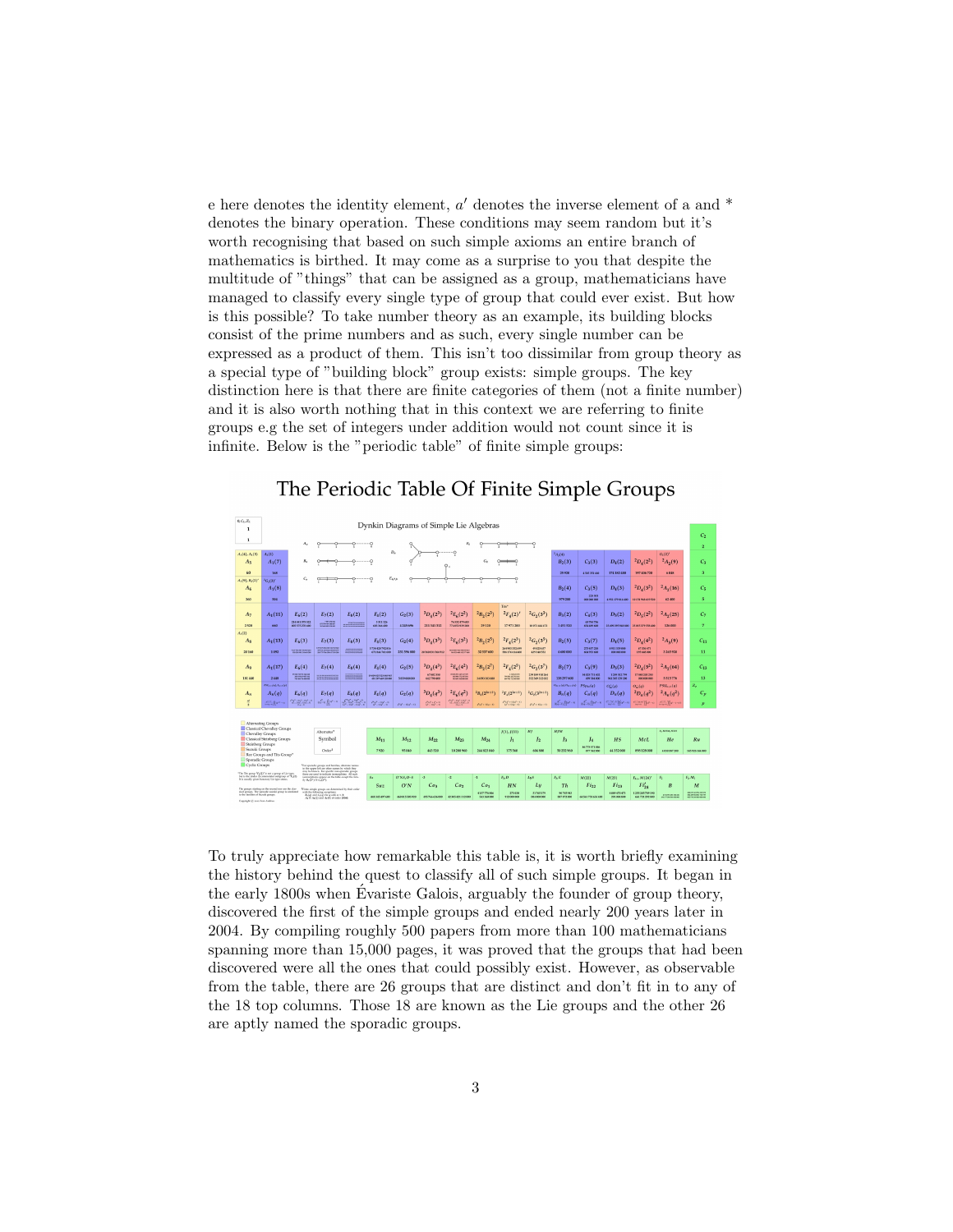To explain a bit more about Lie groups and give an example, they are a special kind of group in that they are also manifolds. An object is said to be a manifold if locally it looks like a subset of the real numbers or in other words it is locally Euclidean. A concrete example of this would be the Earth, of which the set of all points on the Earth constitutes a manifold, where we accept that while it is "globally" curved in nature, "locally" for a small enough area it is flat and we can hence assign a patch of coordinates to describe this particular subset of the globe. This to say that we can map our small area to the real numbers and quite fittingly the collection of all these maps is referred to as the atlas. Below is a demonstration of such a coordinate patch:



An example of a Lie group would be the set of all n x n matrices with non-zero determinant (which implies that they are invertible and hence satisfy the inverse element condition of a group) denoted by  $GL(n, \mathbb{R})$ . This is known as the general linear group. Our binary operation in this case is standard matrix multiplication (which we know is associative) and we can see that the elements are closed under it along with there being an obvious identity element. If we now consider the sporadic groups, one stands out in particular in the bottom right of the table. This happens to be what is called the monster group (sometimes referred to as the Fischer-Griess group) and it is the largest simple sporadic group that exists. A group having a large order isn't very special considering the infinite family of groups of factorial order (e.g our previous example of 3! could easily be replaced with 10!) but nevertheless, the monster's order written out in full is a sight to behold:

808, 017, 424, 794, 512, 875, 886, 459, 904, 961, 710, 757, 005, 754, 368, 000, 000, 000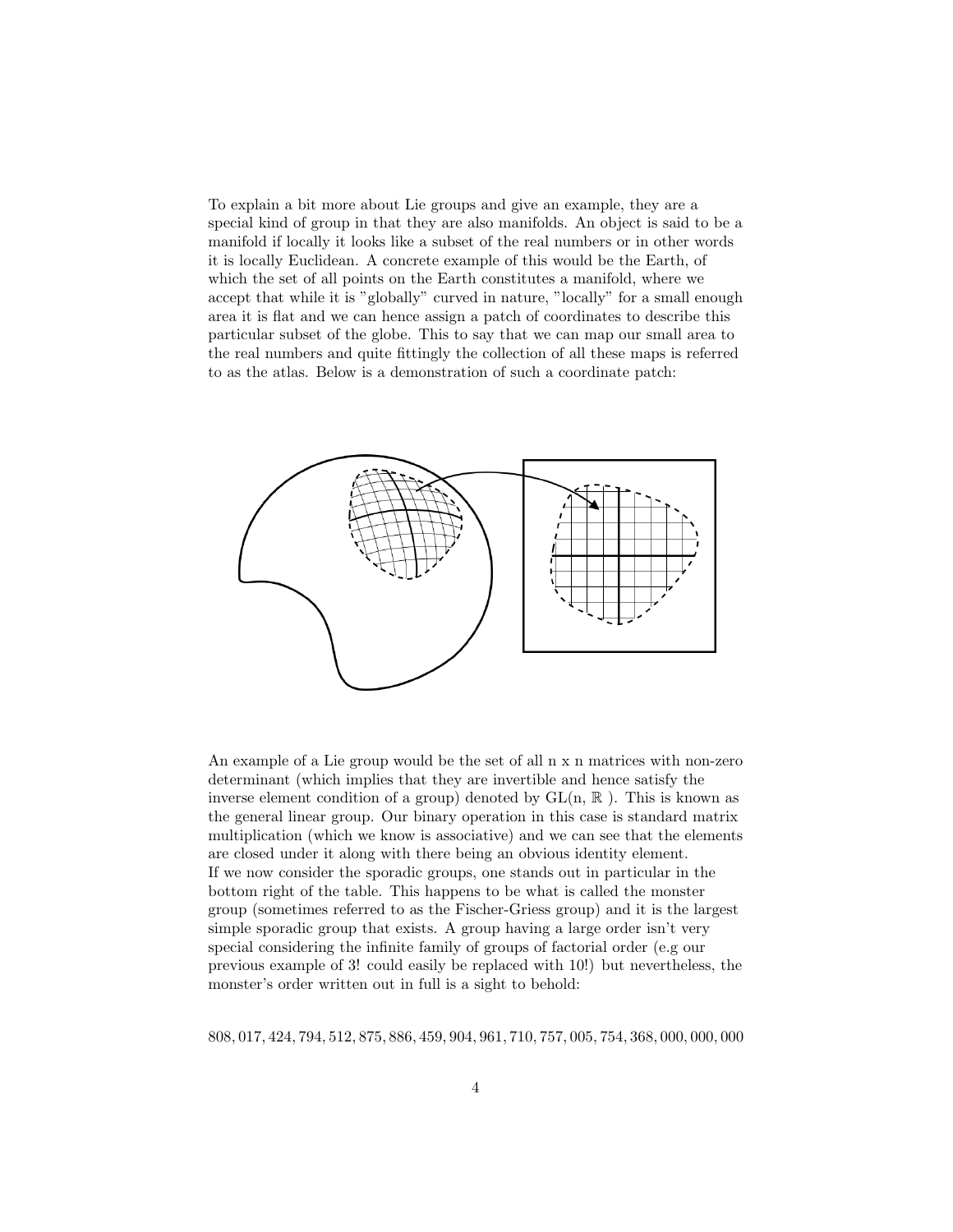Cycling back to groups being the representation of the symmetries of an object, we recognise that there must be some object for which the monster group does the same. This object, mathematicians have discovered, lives in but isn't limited to 196883 dimensions. In what is known as the monster "character table" we see that in fact that it could be represented also in 21296876 and in 842609426 dimensions (and many many more). Next we have the baby monster group which can be represented in 4371 dimensions and is of order : 4,154,781,481,226,426,191,177,580,544,000,000. 20 out of the 26 sporadic groups in fact live within the monster group (more specifically they are subquotients of the monster) with this collection being named "the happy family" whereas the other 6 (the 3 Janko groups, the Rudvalis, O'Nan and Lyons group) are known as the "pariahs".

So why do these exist? Well in short, nobody really knows the answer which is deeply unsatisfying. The good news however is that sporadic groups such as the monster appear to be intimately related to modular functions which are a subset of a special type of functions called modular forms. But what is a modular form and why do we care about them? A modular form is described as a function that maps the upper half space of the complex numbers (i.e complex numbers which have a positive imaginary part) to the complex numbers under the below conditions:

$$
f\left(\frac{a\tau+b}{c\tau+d}\right) = (c\tau+d)^k f(\tau)
$$

$$
\begin{pmatrix} a & b \\ c & d \end{pmatrix} \in SL_2(\mathbb{Z})
$$

 $SL<sub>2</sub>$  denotes the special linear group which is almost identical to the general linear group besides the fact that the matrices must have determinant 1 instead of simply being non-zero. Modular forms in fact were used alongside elliptic curves to prove Fermat's Last Theorem and furthermore they were used by Maryna Viazovska to prove, quite bizarrely, that the agreed upon best sphere packing method for an 8 dimensional space was in fact the most optimal or, in other words, packed them in the densest possible way. A modular function can be described as the case in which our exponent k equals 0 and hence the  $(c\tau + d)$  term cancels out. The specific modular function that we're concerned with is Felix Klein's (inventor of the infamous Klein bottle) j function which has the below power series expansion along with a visual representation of the function in the complex plane:

$$
j(\tau) = q^{-1} + 744 + 196884q + 21493760q^{2} + 864299970q^{3}...
$$
  

$$
q = e^{2\pi i}
$$